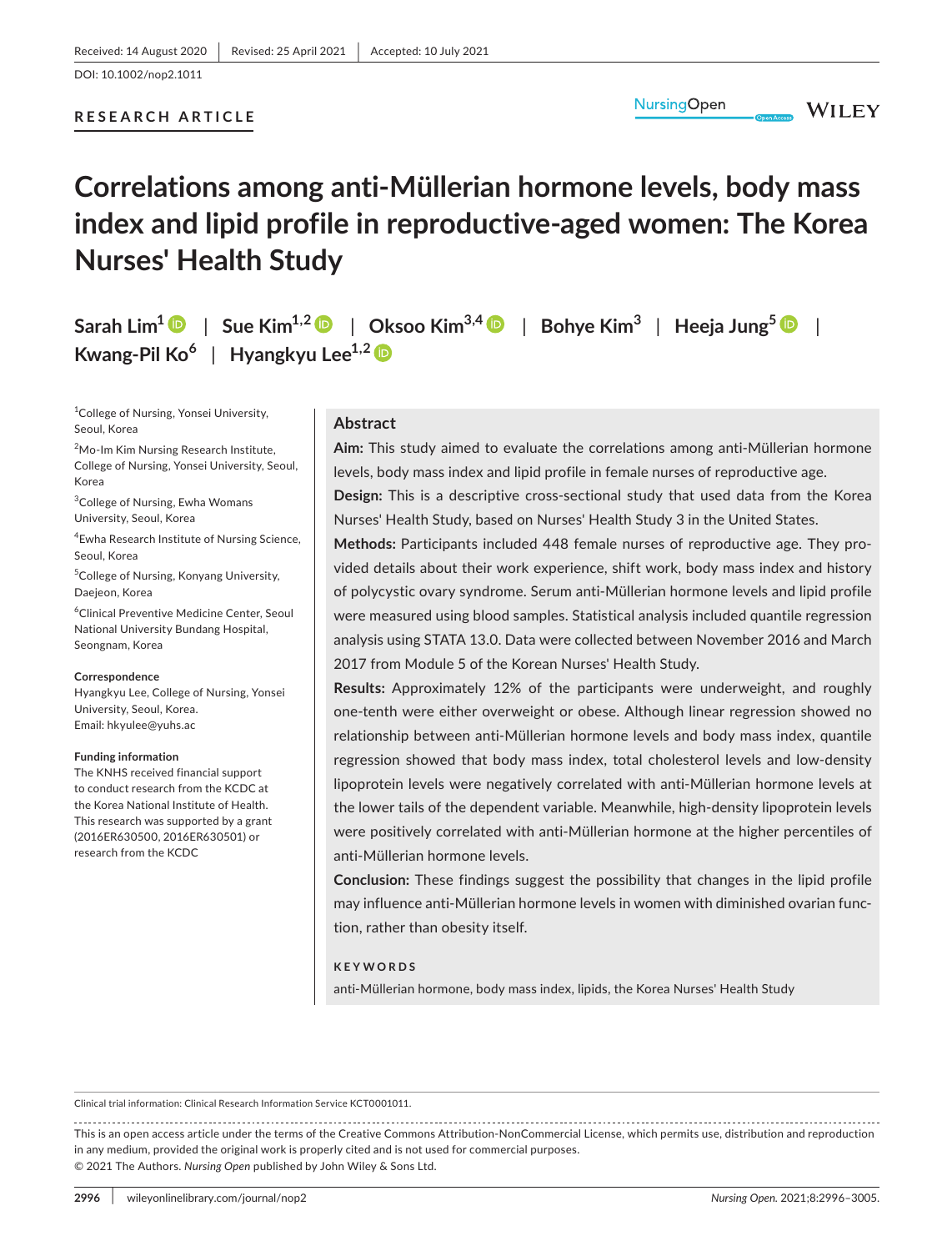# **1** | **INTRODUCTION**

Increased age at first marriage due to social participation by women has become a major cause of infertility, and approximately 8%–12% of women worldwide struggle with infertility (Barut et al., 2016). Infertility is associated with ovarian reserve, which refers to the reproductive potential of a woman considering the quantity and quality of her ovarian follicles (Gleicher et al., 2011). As ovarian reserve cannot be fully determined by chronological age alone, various biochemical markers and imaging-based diagnostic tests are being used (Broekmans et al., 2006).

Recently, South Korea has been known as the country with the world's lowest fertility rate. The country's fertility rate decreased by 0.98 children per women in 2018 compared to 1.24 children in 2015. Consequently, the Korean government has implemented policies to resolve the low fertility rate. As a part of the effort, the authority provides financial support for infertility treatment. According to Statistics Korea, the prevalence of infertility in married women aged 15–49 years was 12.1% in 2015–2018. During the same period, 63.8% of women and men received infertility services from healthcare professionals (Statistics Korea, 2019). Women comprise over 95% of the nursing workforce in Korea, the majority of which are of reproductive age (Korea Institute for Health & Social Affairs, 2018). Therefore, nurses would be a valuable population for a female cohort because of their high interest in health, knowledge about medical conditions and the presence of a registration system (Kim et al., 2017).

Anti-Müllerian hormone (AMH) is recognized as a marker with the most outstanding sensitivity and specificity for ovarian reserve because it undergoes changes during early age and has less fluctuations according to the menstrual cycle than do conventional ovarian reserve markers such as follicle-stimulating hormone (FSH), oestradiol (E2) and inhibin B (Rustamov et al., 2014). AMH levels are influenced by various factors, including environmental factors such as obesity (Bernardi et al., 2017), oral contraceptive use (Dólleman et al., 2013), menstrual irregularity (Dólleman et al., 2013), smoking (White et al., 2016), vitamin D deficiency (Dastorani et al., 2018) and socio-economic status (Barut et al., 2016), as well as some genetic factors (Shahrokhi et al., 2018; Tal & Seifer, 2013).

With the association between obesity and female reproductive health receiving much attention recently, various studies have been conducted to explore the association between AMH and body mass index (BMI). However, such studies have reported conflicting results, with some reporting a negative correlation between AMH and BMI (Bernardi et al., 2017; Moy et al., 2015; Steiner et al., 2010), whereas others reporting no statistically significant associations (Albu & Albu, 2019; Dólleman et al., 2013; Steiner et al., 2017). Moreover, several previous studies regarding AMH had mostly focused on infertility patients and did not include biochemical markers such as lipid profile, making it difficult to comprehensively identify variability in hormone levels due to fat accumulation.

Therefore, this study aimed to investigate the factors affecting AMH levels in female nurses of reproductive age and to specifically

identify the correlations among AMH levels, BMI and lipid profile. This study's results may suggest future directions for the improvement of nurses' reproductive health and their occupational environment.

# **2** | **BACKGROUND**

Since its first discovery during the early 1990s, AMH has been used as a major indicator for women's reproductive potential as it can account for the number of remaining ovarian follicles. AMH is produced by the ovarian granulosa cells at around 36 weeks of gestational age and reaches peak levels at around 25 years of age. The level of secretion continues to decrease with age and is no longer detectable at menopause (Dólleman et al., 2013; Kelsey et al., 2011).

Clinically, AMH is widely used for predicting oocyte yield during in vitro fertilization (IVF). Particularly in cases with very low levels of AMH (<1 ng/ml), a more aggressive protocol is recommended for ovarian stimulation, while having a high oocyte yield has been reported to increase the likelihood of conception and normal childbirth (Iwase et al., 2015; Santoro, 2017; Yoo et al., 2011). As AMH decreases rapidly over approximately 5 years prior to menopause, it is also used as a predictor of premature ovarian failure and onset of menopause (Santoro, 2017).

Obesity can cause negative reproductive health outcomes including anovulation, infertility, miscarriage and adverse pregnancy (Talmor & Dunphy, 2015). Compared with non-obese women, obese women have a higher incidence of menstrual disorders and anovulation and have a poorer oocyte yield and quality during IVF. Moreover, obese women have a lower success rate for natural conception and conception with assisted reproductive technology and a higher risk of miscarriage and birth defects (Dağ & Dilbaz, 2015; Pandey et al., 2010). It has been reported that obese women exhibit alterations in their ovarian follicular environment, which causes a negative impact on AMH production (Bernardi et al., 2017). However, the underlying physiological mechanism has not been clearly identified, while conflicting study results on the association between AMH levels and BMI have been reported. On the other hand, previous studies on ovarian function and cardiovascular disease have shown that women with diminished ovarian function have higher total cholesterol (TC), low-density lipoprotein (LDL), triglyceride (TG), Creactive protein (CRP), fasting glucose and homeostatic model assessment for insulin resistance (HOMA-IR) and lower high-density lipoprotein (HDL) level than women with normal ovarian function (Tehrani et al., 2014; Verit et al., 2016, 2017), suggesting a possible association between AMH and changes in the endocrine environment, including the lipid profile. Despite the strong association between obesity and lipid profile, however, very few studies have comprehensively identified the associations among AMH levels, BMI and lipid profile. Studies on healthy reproductive-aged women with a low obesity rate are even more rare. Accordingly, this study analysed data from the Korea Nurses' Health Study (KNHS) to explore the correlations among AMH levels, BMI and lipid profile in female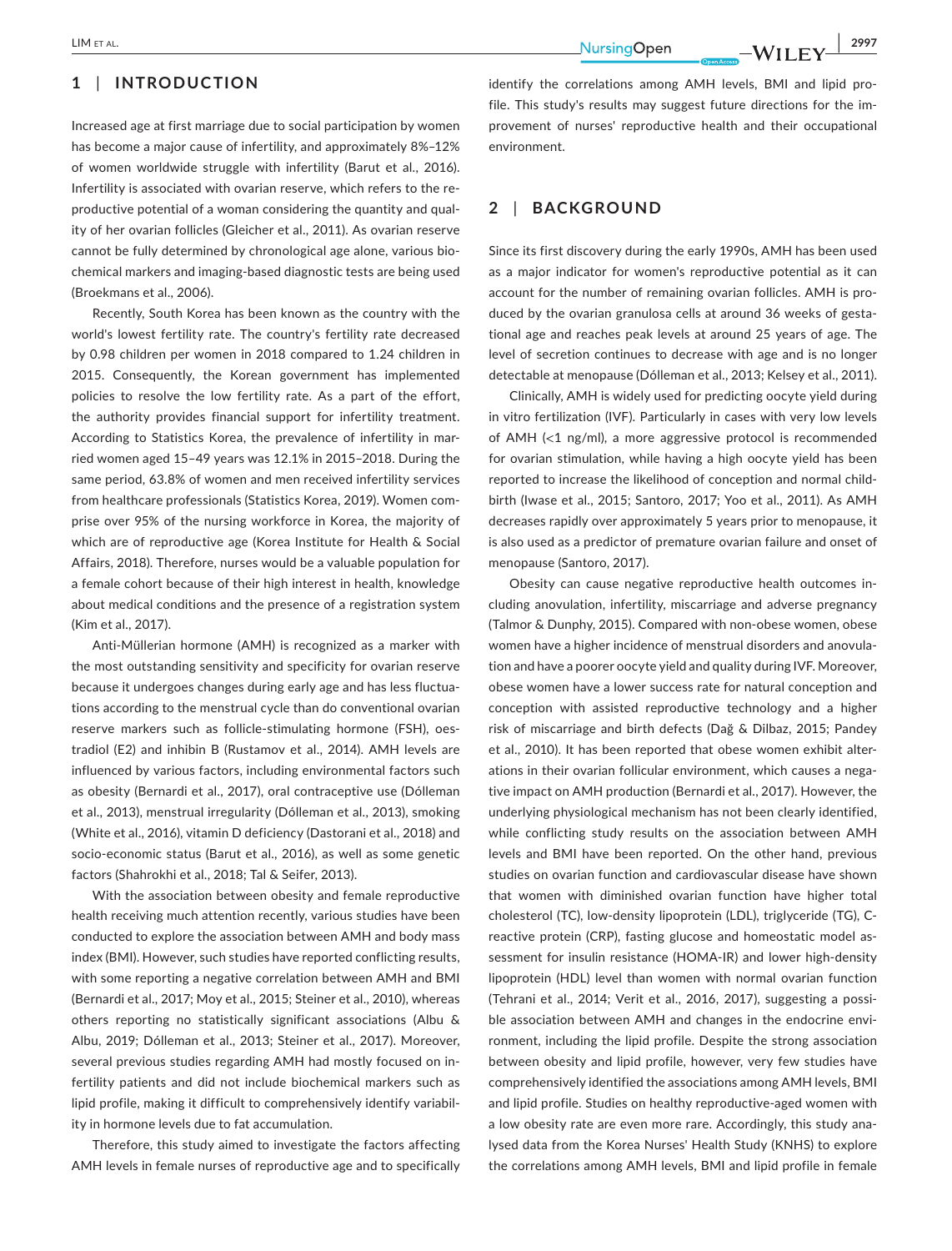**2998 WILEY NursingOpen** LIM ET AL.

nurses of reproductive age and find a basis for enhancing the reproductive health of women of childbearing age. This study aimed to answer the following research questions: (a) What are the factors affecting AMH levels in Korean nurses of reproductive age? (b) Are there correlations among AMH levels, BMI and lipid profile?

### **2.1** | **Design**

This is a descriptive cross-sectional study that analysed data from the KNHS, which is a prospective cohort study of female nurses of reproductive age.

### **2.2** | **Methods**

### 2.2.1 | Setting and participants

The KNHS is the first large-scale cohort study in Korea, based on the Nurses' Health Study 3 (NHS3) in the United States (Kim et al., 2017). The KNHS is funded by the Korea Centers for Disease Control and Prevention (KCDC) of the Korea National Institute of Health (KNIH). It began as a web-based questionnaire survey in 2013 with 20,613 participants, and follow-up online surveys have been conducted at every 6–8-month intervals. The inclusion criteria for the surveys were female Registered Nurses aged 20–45 years, who were actively working in a hospital for more than one year in South Korea at the time of the baseline survey (module 1). Female Registered Nurses who were not working at a hospital due to being on temporary or sick leave or having resigned from work were also allowed to participate as long as they had experience working in a hospital in the past year. Blood samples were collected from 2,000 participants from November 2016–March 2017 in module 5. Sampling for AMH was based on population parameters, and simple random sampling was employed. To calculate the sample size, G\* power (Faul et al., 2007) was used; a needed sample size of 157 participants was determined after applying a medium effect size of 0.15, power of 0.80, significance level of 5% and 20 predictors.

### 2.2.2 | Measures

The KNHS surveys comprised 112 items in 11 categories, which included demographic characteristics, anthropometric measures, health screening, illness, family history, health behaviour, lifestyle and diet, reproductive health, pregnancy, mood and subjective health perception, employment, and occupational exposure. Multidisciplinary experts in the research team translated and backtranslated the fifth survey of NHS3. Expert opinions of a multidisciplinary advisory board were used to test the reliability of the edited questionnaires. The advisory board consisted of experts from the fields of epidemiology, statistics, nutrition, public health and nursing. The questionnaire items were mostly consistent with those in

the NHS3, while some items were modified to be more suitable for Korea. For example, questions related to shift work were modified because the shift work patterns in Korea differ from those in the United States. In Korea, hospitals do not implement 12-hr shifts or fixed duties. Overall values of Cronbach's alpha of entire module 5 ranged from .74–.92.

Among the data extracted from KNHS, this study analysed demographic characteristics (age, educational level, work experience and rotational shift work), BMI (based on self-reported values), diagnosis of polycystic ovary syndrome (PCOS) and haematological parameters (AMH, TC, HDL, LDL and TG).

### 2.2.3 | Data collection procedure

Among the 11,620 nurses who participated in module 5 of the KNHS between November 2016–March 2017, this study randomly selected and analysed a total of 448 nurses who did not have any missing data for major research variables and blood test results, including AMH levels. Module 5 used in this study did not include any questions regarding the diagnosis of PCOS; thus, the diagnosis status was verified through ID matching based on module 3, which included such questions.

### 2.2.4 | Assays

Blood samples were collected on a random day of the menstrual cycle. AMH was measured in serum obtained after centrifugation and aliquoted, frozen at −20°C on the same day of collection and stored for batch analysis. All samples were analysed under the same conditions on the same day.

A commercial enzyme-linked immunosorbent assay kit (AMH Gen II ELISA Kit; Beckman-Coulter) was used to perform an enzymatically amplified two-site immunoassay for detecting AMH, according to the manufacturer's instructions. For this assay, the inter-assay imprecision with coefficient of variation was reported as  $\langle$ 11.9% at levels  $>$ 2.2 ng/ml. The inter- and intra-assay imprecision were reported as 11.4% and 17.3%, respectively (Wheeler, 2013), and the limit of detection was 0.08 ng/ml.

For the Elecsys® AMH automated assay, the intra- and interassay coefficients of variation were reported as 0.5%–1.4% and 0.7%–1.9%, respectively, and the limit of detection was 0.08 ng/ml.

### **2.3** | **Analysis**

Data were analysed using STATA 13.0 in the following manner. Due to the characteristic of AMH levels being skewed to the right instead of showing a normal distribution, haematological parameters, including AMH levels, were analysed by medians and quartiles. Differences in AMH levels according to general characteristics, including BMI category (underweight, normal, overweight or obese), were analysed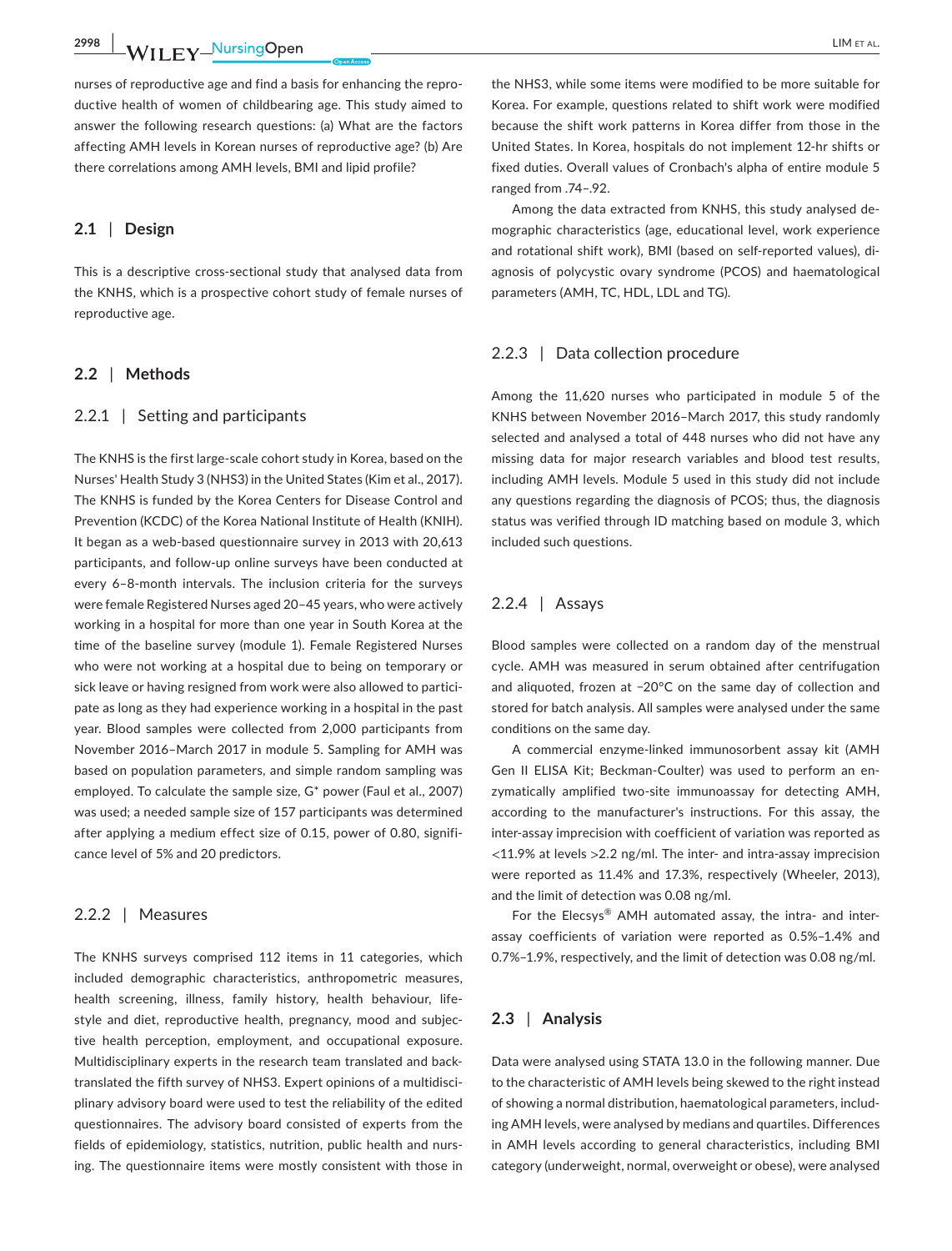by non-parametric methods (Wilcoxon rank-sum test and Kruskal– Wallis rank test), while correlations between AMH levels, BMI (kg/  $\textsf{m}^2$ ) and lipid profile were analysed by quantile regression analysis.

Although a multiple linear regression is useful for examining the average influence of independent variables on changes in the dependent variables, it has its statistical limitations for a dependent variable with non-normal distribution (Wyka et al., 2017), such as AMH in this study. Accordingly, quantile regression was used to overcome such limitations by analysing correlations with independent variables at all points on the dependent variable distribution. In other words, quantile regression demonstrates various possibilities with outliers, in regions that deviate from the mean, allowing for understanding relationships between variables outside of the mean. Lê Cook and Manning (2013) emphasized the unique advantages of quantile regression in relation to assessing medical services. They also stated that the group with the highest medical resource utilization and medical expenditure is not the average group and that identifying information about such group is difficult with linear regression, and even if results are derived, there is a high likelihood of such relationships being over- or underestimated. Accordingly, this study considered the non-normal distribution of AMH levels and used quantile regression to analyse the correlations between AMH levels, BMI and lipid profile at different percentiles of AMH levels.

# **2.4** | **Ethics**

The KNHS was approved by the Institutional Review Board (IRB) of Ewha Womans University (IRB No. 117-4). Informed consent was obtained via online forms from all participants who voluntarily agreed to participate prior to initiation of the online or mobile survey, and their anonymity and confidentiality were guaranteed in compliance with the Declaration of Helsinki.

### **3** | **RESULTS**

# **3.1** | **Differences in AMH levels according to general characteristics**

The differences in AMH levels according to the general characteristics of participants are shown in Table 1. Among the 448 participants, the age group of 25–29 years had the greatest proportion of participants ( $N = 180, 40.2\%$ ), and as suggested in previous studies, AMH levels tended to decrease with age (*). Moreover,* AMH levels showed significant correlations with educational level  $(p = .021)$  and work experience  $(p \le .001)$ . Rotational shift work accounted for 80.4% of all work types, and AMH levels were higher among shift workers than among non-shift workers ( $p \le 0.001$ ).

**TABLE 1** Associations between general characteristics and anti-Müllerian hormone (*N* = 448)

| <b>Characteristics</b>                      |                           | $N$ (%)    | Median (IQR)           | $\boldsymbol{p}$ |
|---------------------------------------------|---------------------------|------------|------------------------|------------------|
| Age (years)                                 | $\leq$ 24                 | 6(1.3)     | 3.645 (3.215-4.502)    | < .001           |
|                                             | $25 - 29$                 | 180 (40.2) | 4.605 (2.860-6.485)    |                  |
|                                             | $30 - 34$                 | 152 (33.9) | 3.680 (2.270-5.428)    |                  |
|                                             | $35 - 39$                 | 96 (21.5)  | 2.580 (1.435-4.195)    |                  |
|                                             | $\geq 40$                 | 14(3.1)    | 1.045 (0.633-2.978)    |                  |
| Education                                   | 3-year college            | 97(21.7)   | 3.640 (2.130-5.540)    | .021             |
|                                             | 4-year college            | 302 (67.4) | 3.990 (2.320-5.630)    |                  |
|                                             | Master's degree or higher | 49 (10.9)  | 2.840 (1.408-4.525)    |                  |
| Work experience (years)                     | Less than 3               | 7(1.6)     | 5.240 (3.193-7.210)    | < .001           |
|                                             | ≥3, less than 5           | 102 (22.8) | 4.685 (3.328-6.933)    |                  |
|                                             | ≥5, less than 10          | 190 (42.4) | 4.020 (2.252-5.633)    |                  |
|                                             | $\geq 10$                 | 149 (33.3) | 2.860 (1.540-4.255)    |                  |
| Shift work in preceding year                | Yes                       | 360 (80.4) | 4.030 (2.380-5.660)    | < .001           |
|                                             | <b>No</b>                 | 88 (19.6)  | 2.850 (1.498-4.480)    |                  |
| Night shift in preceding year ( $N = 360$ ) | Yes                       | 325 (90.3) | 4.110 (2.520-5.770)    | .003             |
|                                             | <b>No</b>                 | 35(9.7)    | 3.120 (1.190-4.560)    |                  |
| Body mass index ( $\text{kg/m}^2$ )         | <18.5 (underweight)       | 52(11.6)   | $3.600(2.163 - 5.245)$ | .559             |
|                                             | 18.5-22.9 (normal)        | 299 (66.7) | 3.860 (2.380-5.530)    |                  |
|                                             | 23-24.9 (overweight)      | 50(11.2)   | 3.345 (1.596-5.470)    |                  |
|                                             | $\geq$ 25 (obese)         | 47 (10.5)  | 3.640 (2.010-5.240)    |                  |
| PCOS                                        | Yes                       | 29(6.5)    | 5.770 (3.635-10.085)   | $-.001$          |
|                                             | No                        | 419 (93.5) | 3.640 (2.130-5.300)    |                  |

Abbreviations: IQR, interquartile range; PCOS, polycystic ovary syndrome.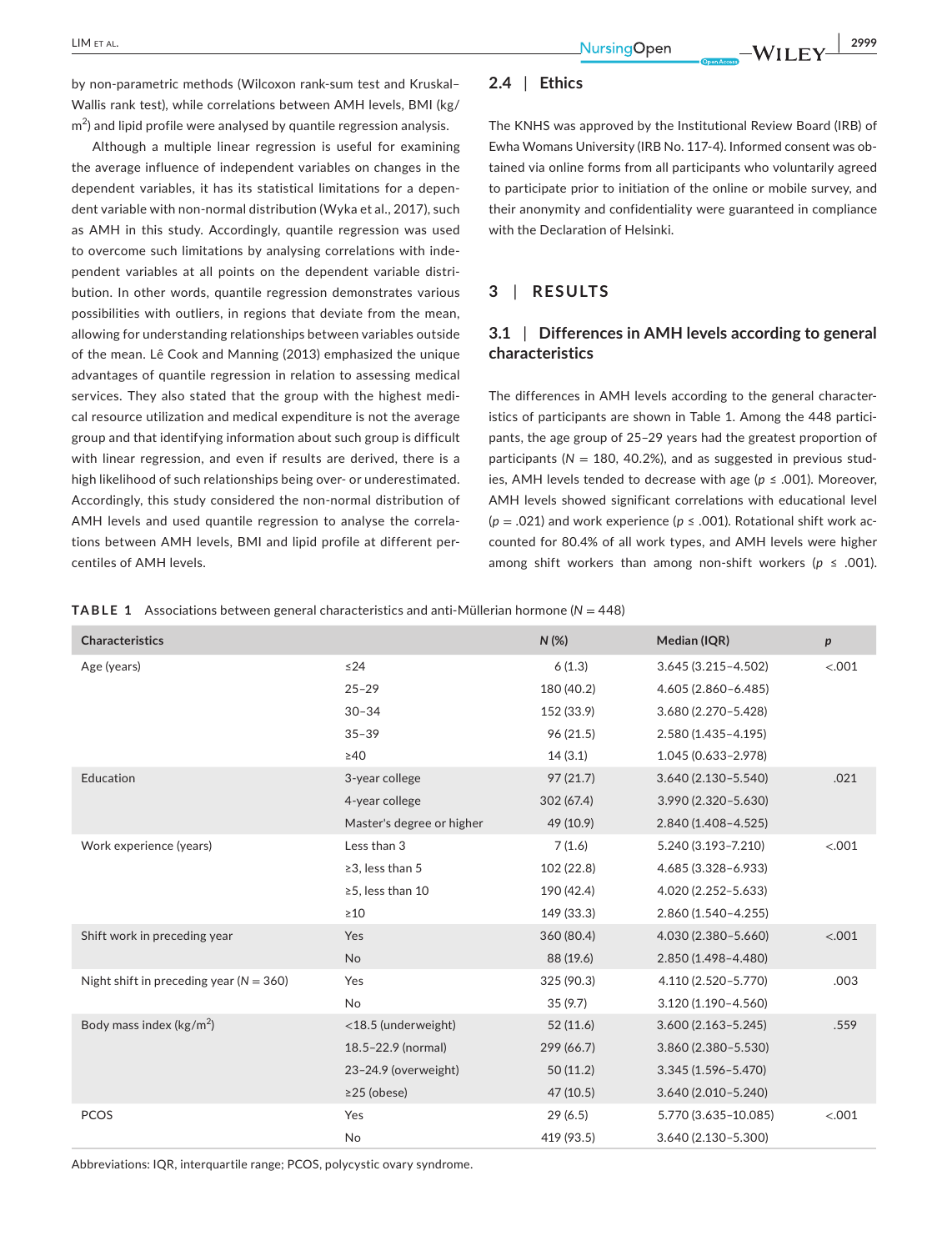**3000 WILEY NursingOpen** LIM ET AL

Moreover, among rotational shift workers, 90.3% responded that they worked night shifts, and those who worked night shifts showed higher AMH levels than those who did not (*p* = .003). Such results may be due to the fact that the percentage of non-shift workers and those who work during weekdays is higher among relatively older age groups in Korea (Kim & Jo, 2013; Son & Ham, 2018). BMI was classified as underweight (<18.5 kg/m<sup>2</sup>), normal (18.5-22.9 kg/m<sup>2</sup>), overweight (23–24.9 kg/m<sup>2</sup>) and obese (≥25 kg/m<sup>2</sup>), according to the 2000 World Health Organization (WHO) Asia-Pacific classification.

### **3.2** | **Lipid profile**

The study population was divided into those diagnosed with PCOS  $(N = 29, 6.5%)$  and those who were not diagnosed with PCOS (*N* = 419). The sample included 419 women who were not diagnosed with PCOS but reported various health histories (1 cervical cancer, 9 endometriosis, 4 oophorectomy, 9 oral contraceptive use and 5 other contraceptive hormone therapies).

The results of analysing the lipid profiles of both groups are shown in Table 2. No statistically significant differences in the lipid profile were observed according to the diagnosis of PCOS.

# **3.3** | **Correlations among AMH levels, BMI and lipid profile**

Table 3 shows the results of analysing the correlations among AMH levels, BMI and lipid profile by each independent variable using quantile and linear regression analyses. Because patients diagnosed with PCOS are at risk of disturbance of serum lipids, they were excluded, and only data from 419 participants without PCOS were analysed.

Age showed negative correlations with all except the 3rd percentile of AMH levels, while BMI showed a negative correlation with the 20th percentile ( $\beta$  = -.087,  $p$  = .04) of AMH levels. TC levels were found to have an influence at the 10th (*β* = −.008, *p* = .03) and 20th percentiles (*β* = −.008, *p* = .04) of AMH levels, while LDL showed a negative correlation with the 20th percentile (*β* = −.009, *p* = .03) of AMH levels. Meanwhile, HDL showed positive correlations with the 50th (*β* = .02, *p* = .04), 90th (*β* = .095, *p* < .01) and 97th percentiles (*β* = .200, *p* < .01) of AMH levels. TG showed no statistically significant correlations with AMH levels at all percentiles. In the linear regression analysis, only age (*β* = −.216, *p* < .001) and HDL levels (*β* = .024, *p* = .02) showed significant correlations with AMH levels.

### **4** | **DISCUSSION**

This study on healthy reproductive-aged nurses showed that AMH levels had negative correlations with BMI, TC and LDL levels at the 10–20th percentiles of AMH levels and positive correlations with HDL levels at the 50th, 90th and 97th percentiles of AMH levels. Such findings partially support the negative correlation between

AMH levels and BMI in women with diminished ovarian function and suggest the possibility that changes in the lipid profile influenced the AMH levels, rather than obesity itself. A previous study of infertile women also showed similar results on the correlation between AMH levels and BMI (Buyuk et al., 2011). In that study, 290 infertile women were divided into groups with normal ovarian function  $(N = 138)$  and diminished ovarian function (*N* = 152) based on serum FSH levels. In the group with diminished ovarian function, AMH levels were lower by 33% in women who were overweight or obese (BMI ≥25 kg/m<sup>2</sup>) than in normal-weight women. In the group with normal ovarian function, however, no statistically significant association was found between AMH levels and BMI. Among the study participants, 109 women actually underwent a controlled ovarian hyperstimulation cycle during IVF, of which 58 women with diminished ovarian function showed a negative correlation between BMI and oocyte yield, whereas women with normal ovarian function showed no correlation between both variables (Buyuk et al., 2011).

Our findings provide more detail than some previous studies which reported a negative correlation between AMH levels and BMI. A cohort study of 1,654 community-dwelling African American women aged 23–35 years showed that AMH levels were lower by 23.7% in obese women (BMI ≥30 kg/m<sup>2</sup>) than in normal-weight and underweight women (BMI  $<$  25 kg/m $^2$ ) and that not only current BMI but also BMI and maximum weight at age of 18 years were also negatively correlated with AMH levels (Bernardi et al., 2017). Similarly, a study by Steiner et al. (2010) examined the effects of oral contraceptives on AMH levels in women aged 18–35 years who had regular menstruation and found that AMH levels were lower by 34% in obese women than in non-obese women. Contrarily, a cohort study conducted in the Netherlands examined 2,320 premenopausal women and found no significant differences in AMH levels according to BMI or waist circumference (Dólleman et al., 2013). Moreover, a study of 2,204 Romanian infertile women showed no statistically significant correlation between BMI and AMH levels, and the age-based subgroup analysis in that study showed that AMH levels increased with higher BMI in women aged ≤35 years (Albu & Albu, 2019).

Regarding the general characteristics of the study population, our sample's mean age of 31.3 years was similar to mean of 28.7 and 29 years as reported by Bernardi et al. (2017) and Steiner et al. (2010), respectively. However, other studies have examined AMH with older participants, for example mean 38 years (Buyuk et al., 2011), 37.3 years (Dólleman et al., 2013) and 34.6 years (Albu & Albu, 2019). Because AMH levels continuously decrease with age, changes in hormone levels according to the risk factors for obesity may be higher in groups with relatively young age.

With regard to subject inclusion and exclusion criteria, the study by Bernardi et al. (2017) excluded patients who had received treatment for cancer or autoimmune diseases, while the study by Dólleman et al. (2013) excluded patients who were undergoing hormone therapy or had a history of ovarian surgery. The study by Albu and Albu (2019) excluded patients who had a history of PCOS, ovarian failure, endometriosis, ovarian surgery or oral contraceptive use. Conversely, as this study included 419 women who were not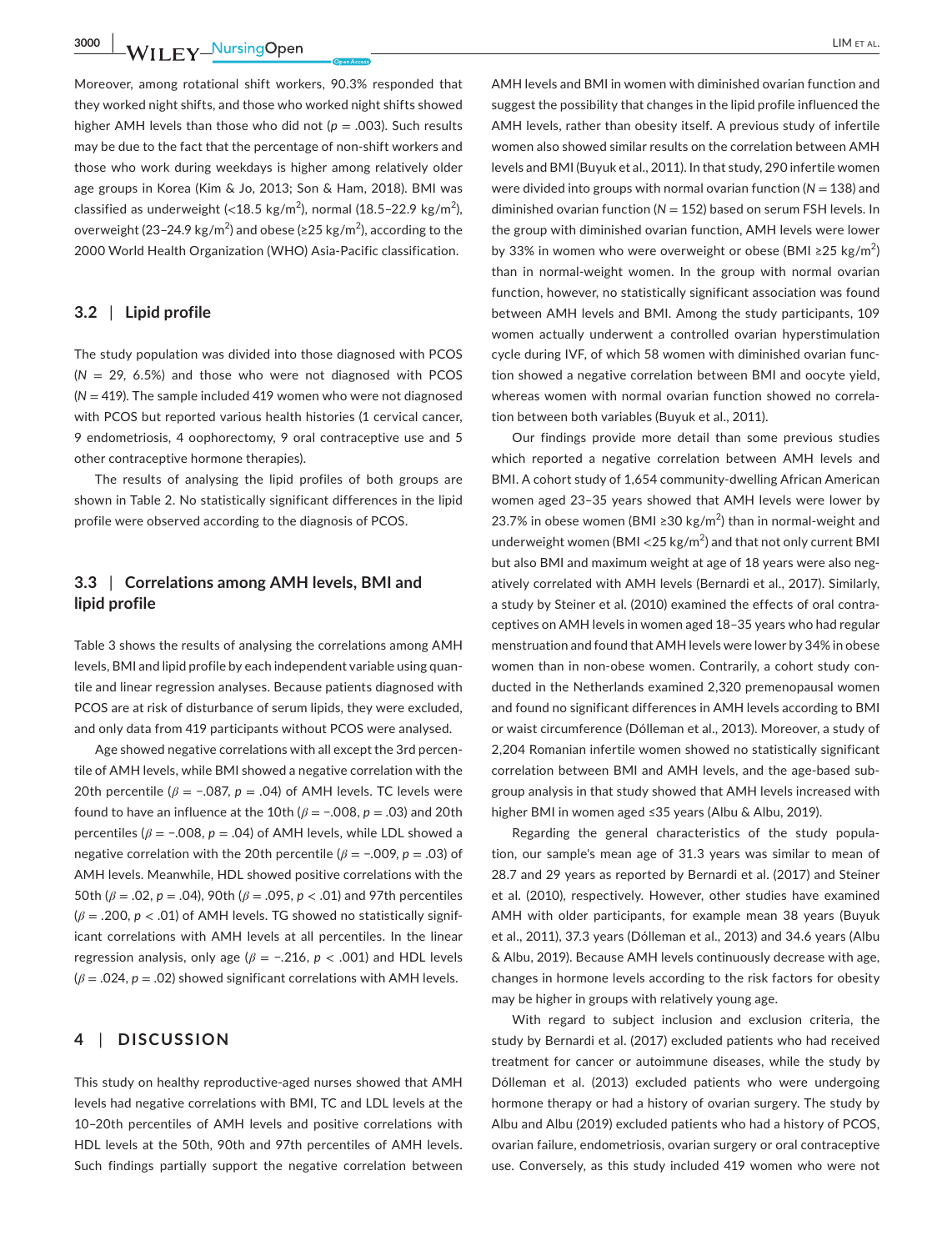### **TABLE 2** Median values for lipid profile  $(N = 448)$

|                  |                                 |                                        | .<br><b>Open Access</b> |                                     |
|------------------|---------------------------------|----------------------------------------|-------------------------|-------------------------------------|
| <b>Variables</b> | $PCOS (N = 29)$<br>Median (IQR) | Non-PCOS ( $N = 419$ )<br>Median (IQR) | p                       | <b>Normal</b><br>range <sup>a</sup> |
| $TC$ (mg/dl)     | 175 (158.5-214)                 | 176 (159-194)                          | .561                    | $125 - 200$                         |
| HDL(mg/dl)       | 59 (52.5 - 71)                  | $66(57-75)$                            | .050                    | $\geq$ 50 (women)                   |
| $LDL$ (mg/dl)    | 107 (91-131)                    | 100 (86-118)                           | .093                    | $<$ 100                             |
| TG (mg/dl)       | 73 (62-112)                     | $69(56 - 89)$                          | .186                    | < 150                               |
|                  |                                 |                                        |                         |                                     |

Abbreviations: HDL, high-density lipoprotein; IQR, interquartile range; LDL, low-density lipoprotein; PCOS, polycystic ovary syndrome; TC, total cholesterol; TG, triglyceride. <sup>a</sup>Guidelines from U.S. National Heart, Lung, and Blood Institute (2019).

diagnosed with PCOS but had various reproductive health histories, there may be some differences in health-related characteristics between this study and previous studies. However, a strength of this study was that participants were relatively healthy women, belonging to the same occupational group, and as such had more homogeneous traits than participants of other studies.

As there are conflicting results on the association between AMH levels and BMI in previous studies, BMI values of the patients needed to be carefully reviewed. The study population in this study had a relatively low mean BMI of 21.4 kg/m $^2$ , whereas the study by Bernardi et al. (2017) showed a very high median BMI of 32.4 kg/m $^2$  and the study by Steiner et al. (2010) showed mean BMI values of 37.3 and  $21.9 \text{ kg/m}^2$  among obese and normal-weight women, respectively. Meanwhile, the study by Buyuk et al. (2011) showed mean BMI values of 27.3 and 25.3 kg/m $^2$  among women with normal ovarian function and those with diminished ovarian function, respectively, while studies by Dólleman et al. (2013) and Albu and Albu (2019) showed mean BMI values of 24.3 and 22.4  $\text{kg/m}^2$ , respectively. Moreover, the study by Bernardi et al. (2017) also found a negative correlation between current BMI and AMH levels, but when multiple regression analysis was performed according to the BMI categories, a statistically significant correlation was found only in the extremely obese group (BMI ≥45 kg/m<sup>2</sup>). Based on these findings, it appears that lipid disturbance above a certain level has an influence on AMH level, but because 89.5% of the study population in this study had a relatively healthy BMI (<25 kg/m<sup>2</sup>), the correlation between obesity and AMH levels requires cautious interpretation.

To determine the association between obesity and AMH levels, it is necessary to understand the mechanism by which obesity influences the ovarian follicular microenvironment (Bernardi et al., 2017), but despite significant effort, such mechanism has yet to be clearly identified. One possible mechanism presented to date is increased aromatase activity and oestrogen-to-androgen ratio in obese women interfering with the production of AMH (Steiner et al., 2010). In relation to this, adiponectin has been reported to inhibit ovarian aromatase activity (Ledoux et al., 2006), and obese women are known to secrete relatively less adiponectin than normal-weight women (Parida et al., 2019). Other studies also claimed that insulin resistance in obese women influences ovarian granulosa cells to induce changes in AMH levels (Park et al., 2010). Furthermore, it is suspected that AMH is metabolized, stored and eliminated differently between obese and normal-weight women (Tal & Seifer, 2013). In

other words, obesity may cause changes in the ovarian follicular environment; thus, follow-up studies are needed to confirm whether such effect is due to the number or physiology of follicles or dysfunction of granulosa cells (Bernardi et al., 2017).

This study also showed that AMH levels were negatively correlated with TC and LDL levels at the lower percentiles of AMH levels and positively correlated with HDL levels at the higher percentiles of AMH levels. These results indicate the possibility that changes in the lipid profile may have a greater influence on AMH levels in women with diminished ovarian function than obesity itself. There are ongoing studies on the relationship between diminished ovarian function and risk of cardiovascular disease. Menopause due to ovarian ageing increases the risk of cardiovascular disease, and changes in lipid profiles are often observed before and after menopause. It has been found that such changes are more closely associated with the onset of menopause, rather than the chronological age (Mathews et al., 2009). A study by Verit et al. (2016) equally divided 180 infertile women into groups with diminished ovarian function and normal ovarian function to examine the association between ovarian function and risk of cardiovascular disease. The results showed no statistically significant difference in BMI or waist circumference between the groups, but the group with diminished ovarian function had a higher HOMA-IR, CRP, TG and LDL levels and lower HDL levels than the group with normal ovarian function, based on which the AMH level was suggested as a potential marker for risk of cardiovascular disease. Moreover, a study by Tehrani et al. (2014) tracked the risk of cardiovascular disease according to ovarian function over 12 years in 1,015 healthy premenopausal women who had no history of endocrine disease or gynaecological surgery. The results showed that the group with AMH levels belonging to the 1st quartile had a higher margin of increase in TC, fasting glucose and systolic and diastolic blood pressure than the group belonging to the 4th quartile. Similar findings are reported in a study comparing 65 healthy women and 65 women with unexplained infertility; while no differences in BMI, FSH, luteinizing hormone and E2 levels were found, the infertile group showed higher TC, TG, LDL and CRP and lower HDL levels than their healthy counterparts (Verit et al., 2017).

As described, the possible mechanism for the association between diminished ovarian function and risk of cardiovascular disease involves specific factors that can cause atherosclerosis or cardiovascular disease and inhibit ovarian vascularization, whereby ovarian failure and premature ovarian ageing are caused by reduced oxygen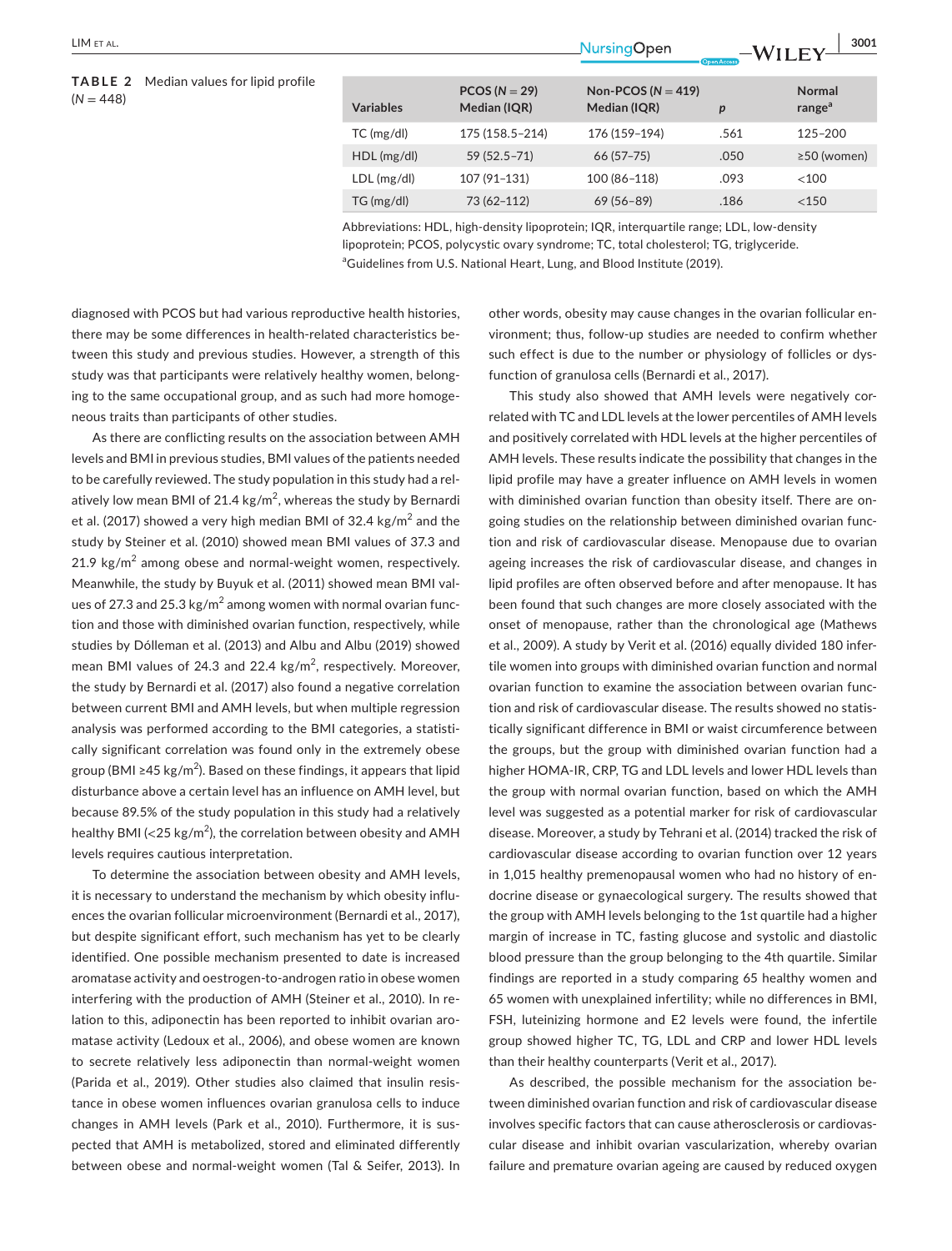supply. Another mechanism suggested is that changes in the endo crine environment cause diminished ovarian function, which in turn causes an increased risk of cardiovascular disease. It is also thought that somatic ageing occurs relatively faster in women with dimin ished ovarian function, which causes an increased risk of cardiovas cular disease, including changes in the lipid profile (Verit et al., 2016). In particular, HDL levels and age influenced the AMH levels in this study. HDL is known to prevent cardiovascular disease by reduc ing oxidation, vascular inflammation and thrombosis and improving endothelial function (Barter, 2011). Therefore, lipid disturbance in reproductive-aged women may affect the ovarian vessels, result ing in diminished ovarian function. Future studies are warranted to identify the effects of changes in lipid metabolism on the synthesis, storage and secretion of AMH.

Recently, there has been growing interest in racial and ethnic disparity in AMH levels. A study by Bleil et al. (2014) in communitydwelling women aged 25–45 years in the United States found that AMH levels appeared to be highest among Caucasian women, fol lowed by Chinese, African American and Latina women in descend ing order, and that every increase in BMI by 1 unit resulted in a 2.5% decrease in the AMH level. In a study of 350 reproductive-aged women aged 16–46 years, however, while no ethnic disparity in AMH levels was observed, Caucasian women showed a decrease in AMH levels with higher BMI ( $\beta = .17$ ,  $p = .01$ ), whereas African American, Hispanic and Asian women showed no statistically significant associ ation between both variables (Moy et al., 2015). Moreover, a study of 865 infertile women categorized into Afro-Caribbean, South Asian, white European, Middle Eastern and South East Asian subgroups found that South East Asian women had higher AMH levels than white European and Afro-Caribbean women, but after adjusting for confounding factors such as age, BMI, smoking status and PCOS, no difference in AMH levels existed between the ethnic groups (Bhide et al., 2015). These conflicting results could be attributed to imbal ance in the sample size for each ethnic group (Bhide et al., 2015; Moy et al., 2015) or differences in the general characteristics of subjects, including BMI and smoking status. This study provided data on rel atively healthy, non-smoking Korean women of reproductive age, adding to the gap in the literature. Follow-up studies that explore differences in AMH levels among different ethnic groups will be beneficial, perhaps by pooling existing data from prior studies.

In this study, 6.5% were diagnosed with PCOS, which falls within its reported prevalence of 6%–10% (Bozdag et al., 2016). PCOS women showed significantly higher AMH levels than their healthy counterparts, related to androgens facilitating AMH production in the ovarian granulosa cells (Anderson & Lossl, 2008). A study by Lin et al. (2011) divided 290 women into three groups based on serum AMH levels and prospectively estimated the incidence of PCOS. The results showed that PCOS incidence increased by 21%, 37% and 80% in groups with low AMH ( < 4 ng/ml), moderate AMH (4–11 ng/ ml) and high AMH levels ( >11 ng/ml), respectively. Some research ers have noted that elevated AMH levels in women with no gynae cological disease suggest the possibility of potential diseases such as PCOS (Konishi et al., 2014). This study's finding appears to echo

Quantile regression on the influencing factors of anti-Müllerian hormone  $N = 419$ Quantile regression on the influencing factors of anti-Müllerian hormone (*N* = 419) **TABLE 3**  TARIF<sub>3</sub>

|            | $\leq$                                                                                                                                                            | 3%                             | 10%                 | 20%                   | 30%                    | 40%                 | 50%                 | 60%                   | 70%                | 80%                 | 90%                 | 97%                  |
|------------|-------------------------------------------------------------------------------------------------------------------------------------------------------------------|--------------------------------|---------------------|-----------------------|------------------------|---------------------|---------------------|-----------------------|--------------------|---------------------|---------------------|----------------------|
| Variables  | Coefficient (p)                                                                                                                                                   |                                |                     |                       |                        |                     |                     |                       |                    |                     |                     |                      |
| Age        | $-.216**$<br>(< 001)                                                                                                                                              | $-0.04(14)$                    | $-.116**$<br>(2001) | $-0.128**$<br>(<.001) | $-1.151**$<br>(< .001) | $-177**$<br>(<.001) | $-198**$<br>(<.001) | $-.211**$<br>$(-001)$ | (<.001)<br>$-19**$ | $-226**$<br>(<.001) | $-325**$<br>(<.001) | $-648**$<br>(< .001) |
| <b>INB</b> | $-.038(.42)$                                                                                                                                                      | .12(.66)                       | $-.039(.21)$        | $(-0.087*(0.04))$     | $-.075(13)$            | $-.082(.14)$        | $-034(.57)$         | $-009(88)$            | $-0.019(74)$       | .020(.71)           | $-.037(.71)$        | $-.222(.38)$         |
| Ľ          | (0.84)                                                                                                                                                            | $-0.00$ $-0.00$ $-0.00$ $-$    |                     | $-0.08$ * $(0.4)$     | $-0.08(0.08)$          | $-0.08(13)$         | $-004(48)$          | $-003(.55)$           | (36')000           | (28, 0001)          | .022(.19)           | .46(.26)             |
| 흪          | $.024*(.02)$                                                                                                                                                      | .005(.56)                      | $-.011(.22)$        | .004(.59)             | $(05)$ (.50)           | .009(.50)           | $.02*(.04)$         | (08, 000.             | .017(.12)          | 027 (.10)           | $095**$ (<.01)      | $.200**$<br>$(-01)$  |
| 흐          |                                                                                                                                                                   | $-0.003$ (.58) $-0.500$ (.500) | $-0.07(15)$         | $-.009*(.03)$         | $(-00, 000 -$          | $-0.007(20)$        | $-.011(13)$         | $-0.005$ $(.50)$      | $-0.03(0.55)$      | $-006(.48)$         | $(62)$ (0.79)       | .014(.74)            |
| ပို        |                                                                                                                                                                   | $-0.002(.59)$ $-0.001(.70)$    | $-004(17)$          | $-000(.89)$           | $-000(0.82)$           | $-0.002$ (.50)      | $-003(41)$          | $-.001(.65)$          | $-002(57)$         | (08, 100.           | 000 (.97)           | $-.003(.87)$         |
|            | Abbreviations: BMI, body mass index; HDL, high-density lipoprotein; LDL, low-density lipoprotein; LR, linear regression; TC, total cholesterol; TG, triglyceride. |                                |                     |                       |                        |                     |                     |                       |                    |                     |                     |                      |

\**p* value < .05 and \*\**p* value < .01.

 $\beta$  value  $\lt$  .05 and  $^{**}$  p value  $\lt$  .01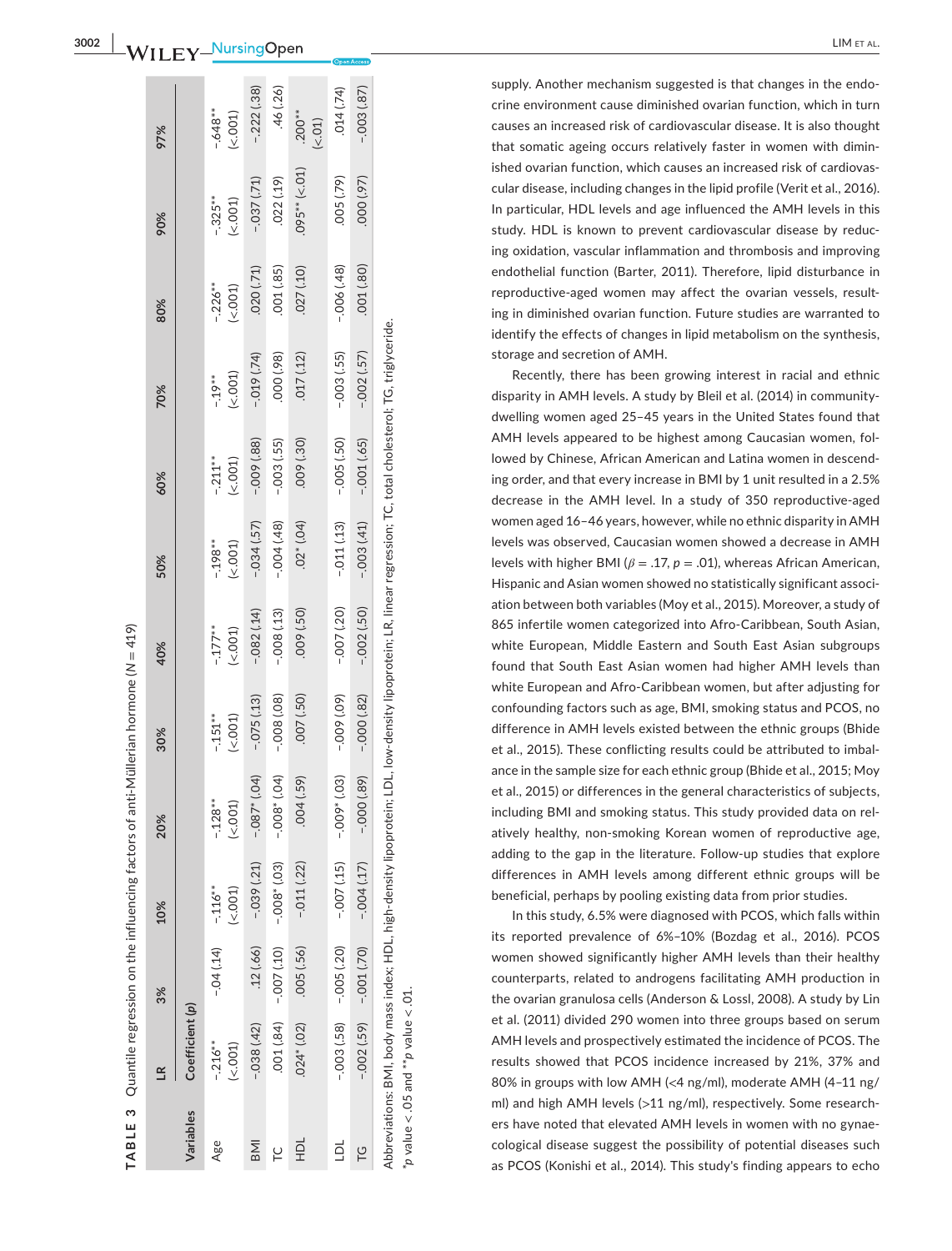prior associations between PCOS and elevated AMH, but caution is required as the diagnosis of PCOS was inferred from module 3 data, rather than at the time of AMH sampling (module 5 timepoint), which may have resulted in under-identification.

This study has a few limitations. As the mean age of the participants was 31.3 years, the number of women with diminished ovarian function may have been low. Consequently, the statistical power between the variables may have been lower. Moreover, the healthy worker effect, that is healthy individuals have a higher probability of getting hired and maintaining employment (Monson, 1986), may have contributed to the presence of healthy individuals with relatively low disease morbidity in this study population. As a result, the findings may be inconsistent with those of previous studies on infertile women. However, the strengths of this study are that the sample comprised a fairly large cohort of generally healthy, working Korean women of reproductive age. As nurses tend to have more accurate knowledge of medical conditions and an interest in health research, prospective cohort studies such as NHS have provided insights on risk factors for disease prevention and health promotion. In South Korea, nurses experience difficulties in pregnancy and giving birth due to the high workload (Korea Institute for Health & Social Affairs, 2018). Furthermore, as previous studies have indicated associations between night shift and infertility by several mechanisms (Fernandez et al., 2016), this study evaluated AMH as the primary marker for fertility in reproductive-aged nurses. Although correlations were relatively weak, the findings may provide evidence to help evaluate the reproductive health status and improve occupational environment for women of childbearing age.

As such, our findings provide information on non-Caucasian women and can be compared with those of prior studies on women with infertility or an underlying disease such as PCOS. As this cohort is ongoing, examination of future changes in BMI and lipid profile, with reference to AMH as a parameter, may also be possible.

# **5** | **CONCLUSION**

Using KNHS data, this study revealed that AMH levels were negatively correlated with BMI and TC and LDL levels at the lower percentiles of AMH levels and positively correlated with HDL levels at the higher percentiles of AMH levels. Such findings suggest the possibility that changes in the lipid profile may influence the AMH levels in women with diminished ovarian function, rather than obesity itself. Although this study has not identified any direct correlations among AMH, BMI and lipid profile, findings suggest that detailed analyses of association between AMH and different components of lipid profile may be beneficial. In-depth further studies will give better information regarding the mechanisms of change in AMH levels along with lipid disturbance.

### **ACKNOWLEDGEMENTS**

We thank all the nurses who participated in the study.

### **CONFLICT OF INTEREST**

The authors declare no conflict of interests.

### **AUTHOR CONTRIBUTIONS**

S.K. and H.L. contributed to the study design, data interpretation and writing of the manuscript. S.L. contributed to statistical analysis, data interpretation and writing of the manuscript. B.K. and H.J. contributed to data collection and discussion of the results. H.J., O.K. and K.-P.K. contributed to organize the survey and discussion of the results. All authors contributed to manuscript preparations and discussion and approved the final manuscript.

#### **DATA AVAILABILITY STATEMENT**

The participants of the KNHS were selected from among those who were living in Korea and were between 20–45 years of age. Individual data were collected through the KNHS website. Data were collected anonymously and on a voluntary basis. However, data are not publicly accessible and freely available since the use and analysis of the pooled data and the publication of any research findings and study results out of it are restricted by contract with the KCDC.

### **ORCID**

*Sarah L[im](https://orcid.org/0000-0003-3785-2445)* <https://orcid.org/0000-0001-6903-3845> *Sue Kim* <https://orcid.org/0000-0003-3785-2445> *Oksoo Kim* <https://orcid.org/0000-0001-9071-6093> *Heeja Jung* <https://orcid.org/0000-0003-4899-1555> *Hyangkyu Lee* <https://orcid.org/0000-0002-0821-6020>

#### **REFERENCES**

- Albu, D., & Albu, A. (2019). The relationship between anti-Müllerian hormone serum level and body mass index in a large cohort of infertile patients. *Endocrine*, *63*(1), 157–163. [https://doi.org/10.1007/s1202](https://doi.org/10.1007/s12020-018-1756-4) [0-018-1756-4](https://doi.org/10.1007/s12020-018-1756-4)
- Anderson, C. Y., & Lossl, K. (2008). Increased intrafollicular androgen levels affect human granulosa cell secretion of anti-Müllerian hormone and inhibin-B. *Fertility and Sterility*, *89*(6), 1760–1765. [https://](https://doi.org/10.1016/j.fertnstert.2007.05.003) [doi.org/10.1016/j.fertnstert.2007.05.003](https://doi.org/10.1016/j.fertnstert.2007.05.003)
- Barter, P. (2011). HDL-C: Role as a risk modifier. *Atherosclerosis Supplements*, *12*(3), 267–270. [https://doi.org/10.1016/S1567](https://doi.org/10.1016/S1567-5688(11)70885-6) [-5688\(11\)70885-6](https://doi.org/10.1016/S1567-5688(11)70885-6)
- Barut, M. U., Agacayak, E., Bozkurt, M., Aksu, T., & Gul, T. (2016). There is a positive correlation between socioeconomic status and ovarian reserve in women of reproductive age. *Medical Science Monitor*, *22*, 4386–4392. <https://doi.org/10.12659/msm.897620>
- Bernardi, L. A., Carnethon, M. R., de Chavez, P. J., Ikhena, D. E., Neff, L. M., Baird, D. D., & Marsh, E. E. (2017). Relationship between obesity and anti-Müllerian hormone in reproductive-aged African American women. *Obesity*, *25*(1), 229–235.<https://doi.org/10.1002/oby.21681>
- Bhide, P., Gudi, A., Shah, A., & Homburg, R. (2015). Serum anti-Mullerian hormone levels across different ethnic groups: A cross-sectional study. *BJOG: An International Journal of Obstetrics and Gynaecology*, *122*(12), 1625–1629. <https://doi.org/10.1111/1471-0528.13103>
- Bleil, M. E., Gregorich, S. E., Adler, N. E., Sternfeld, B., Rosen, M. P., & Cedars, M. I. (2014). Race/ethnic disparities in reproductive age: An examination of ovarian reserve estimates across four race/ethnic groups of healthy, regularly cycling women. *Fertility and Sterility*, *101*(1), 199–207. <https://doi.org/10.1016/j.fertnstert.2013.09.015>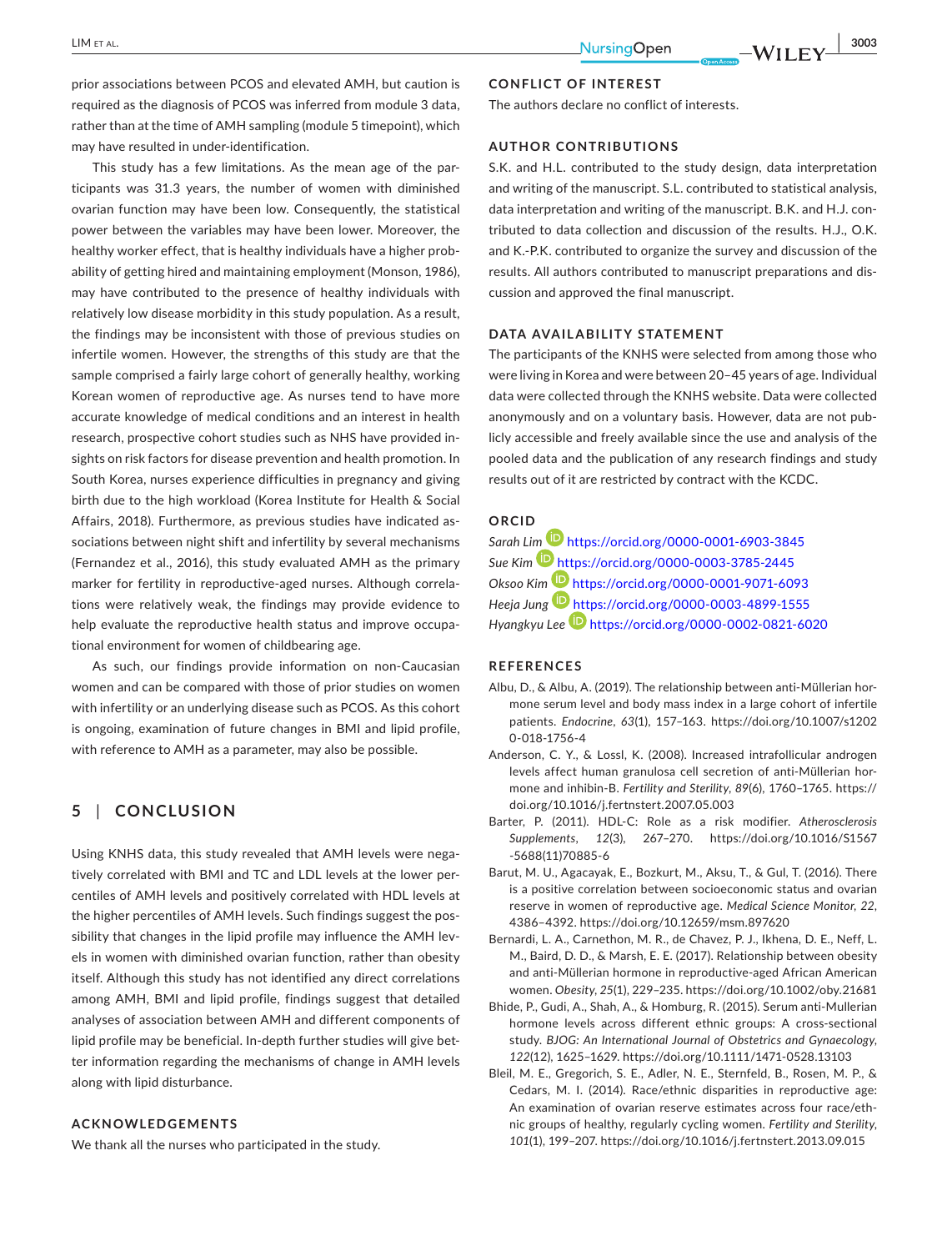**3004 WII FY NursingOpen** LIM ET AL.

- Bozdag, G., Mumusoglu, S., Zengin, D., Karabulut, E., & Yildiz, B. O. (2016). The prevalence and phenotypic features of polycystic ovary syndrome: A systematic review and meta-analysis. *Human Reproduction*, *31*(12), 2841–2855.<https://doi.org/10.1093/humrep/dew218>
- Broekmans, F. J., Kwee, J., Hendriks, D. J., Mol, B. W., & Lambalk, C. B. (2006). A systematic review of tests predicting ovarian reserve and IVF outcome. *Human Reproduction Update*, *12*(6), 685–718. [https://](https://doi.org/10.1093/humupd/dml034) [doi.org/10.1093/humupd/dml034](https://doi.org/10.1093/humupd/dml034)
- Buyuk, E., Seifer, D. B., Illions, E., Grazi, R. V., & Lieman, H. (2011). Elevated body mass index is associated with lower serum anti-Mullerian hormone levels in infertile women with diminished ovarian reserve but not with normal ovarian reserve. *Fertility and Sterility*, *95*(7), 2364– 2368.<https://doi.org/10.1016/j.fertnstert.2011.03.081>
- Dağ, Z. Ö., & Dilbaz, B. (2015). Impact of obesity on infertility in women. *Journal of the Turkish-German Gynecological Association*, *16*(2), 111– 117.<https://doi.org/10.5152/jtgga.2015.15232>
- Dastorani, M., Aghadavod, E., Mirhosseini, N., Foroozanfard, F., Zadeh Modarres, S., Amiri Siavashani, M., & Asemi, Z. (2018). The effects of vitamin D supplementation on metabolic profiles and gene expression of insulin and lipid metabolism in infertile polycystic ovary syndrome candidates for in vitro fertilization. *Reproductive Biology and Endocrinology*, *16*(1), 94. [https://doi.org/10.1186/s1295](https://doi.org/10.1186/s12958-018-0413-3) [8-018-0413-3](https://doi.org/10.1186/s12958-018-0413-3)
- Dólleman, M., Verschuren, W. M. M., Eijkemans, M. J. C., Dollé, M. E. T., Jansen, E. H. J. M., Broekmans, F. J. M., & van der Schouw, Y. T. (2013). Reproductive and lifestyle determinants of anti-Müllerian hormone in a large population-based study. *The Journal of Clinical Endocrinology and Metabolism*, *98*(5), 2106–2115. [https://doi.](https://doi.org/10.1210/jc.2012-3995) [org/10.1210/jc.2012-3995](https://doi.org/10.1210/jc.2012-3995)
- Faul, F., Erdfelder, E., Lang, A. G., & Buchner, A. (2007). G\* power 3: A flexible statistical power analysis program for the social, behavioral, and biomedical sciences. *Behavior Research Methods*, *39*(2), 175–191. <https://doi.org/10.3758/bf03193146>
- Fernandez, R. C., Marino, J. L., Varcoe, T. J., Davis, S., Moran, L. J., Rumbold, A. R., Brown, H. M., Whitrow, M. J., Davies, M. J., & Moore, V. M. (2016). Fixed or rotating night shift work undertaken by women: Implications for fertility and miscarriage. *Seminars in Reproductive Medicine*, *34*(2), 74–82. <https://doi.org/10.1055/s-0036-1571354>
- Gleicher, N., Weghofer, A., & Barad, D. H. (2011). Defining ovarian reserve to better understand ovarian aging. *Reproductive Biology and Endocrinology*, *9*, 23.<https://doi.org/10.1186/1477-7827-9-23>
- Iwase, A., Nakamura, T., Osuka, S., Takikawa, S., Goto, M., & Kikkawa, F. (2015). Anti-Müllerian hormone as a marker of ovarian reserve: What have we learned, and what should we know? *Reproductive Medicine and Biology*, *15*(3), 127–136. [https://doi.org/10.1007/s1252](https://doi.org/10.1007/s12522-015-0227-3) [2-015-0227-3](https://doi.org/10.1007/s12522-015-0227-3)
- Kelsey, T. W., Wright, P., Nelson, S. M., Anderson, R. A., & Wallace, W. H. (2011). A validated model of serum anti-Müllerian hormone from conception to menopause. *PLoS One*, *6*(7), e22024. [https://doi.](https://doi.org/10.1371/journal.pone.0022024) [org/10.1371/journal.pone.0022024](https://doi.org/10.1371/journal.pone.0022024)
- Kim, J. H., & Jo, H. S. (2013). A comparative study on job stress and satisfaction between ward nurses and outpatient nurses. *Korean Journal of Occupational Health Nursing*, *22*(2), 83–92. [https://doi.](https://doi.org/10.5807/kjohn.2013.22.2.83) [org/10.5807/kjohn.2013.22.2.83](https://doi.org/10.5807/kjohn.2013.22.2.83)
- Kim, O., Ahn, Y., Lee, H. Y., Jang, H. J., Kim, S., Lee, J. E., Jung, H., Cho, E., Lim, J. Y., Kim, M. J., Willett, W. C., Chavarro, J. E., & Park, H. Y. (2017). The Korea Nurses' Health Study: A prospective cohort study. *Journal of Women's Health*, *26*(8), 892–899. [https://doi.org/10.1089/](https://doi.org/10.1089/jwh.2016.6048) [jwh.2016.6048](https://doi.org/10.1089/jwh.2016.6048)
- Konishi, S., Nishihama, Y., Iida, A., Yoshinaga, J., & Imai, H. (2014). Association of antimüllerian hormone levels with menstrual-cycle type and dysmenorrhea in young asymptomatic women. *Fertility and Sterility*, *102*(5), 1439–1443. [https://doi.org/10.1016/j.fertn](https://doi.org/10.1016/j.fertnstert.2014.07.1255) [stert.2014.07.1255](https://doi.org/10.1016/j.fertnstert.2014.07.1255)
- Korea Institute for Health and Social Affairs. (2018). *Health and welfare statistical yearbook* (KIHASA Publication No. 11-1352000-002563-14). <http://www.mohw.go.kr/react/jb/sjb030301vw.jsp>
- Lê Cook, B., & Manning, W. G. (2013). Thinking beyond the mean: A practical guide for using quantile regression methods for health services research. *Shanghai Archives of Psychiatry*, *25*(1), 55–59. [https://doi.](https://doi.org/10.3969/j.issn.1002-0829.2013.01.011) [org/10.3969/j.issn.1002-0829.2013.01.011](https://doi.org/10.3969/j.issn.1002-0829.2013.01.011)
- Ledoux, S., Campos, D. B., Lopes, F. L., Dobias-Goff, M., Palin, M. F., & Murphy, B. D. (2006). Adiponectin induces periovulatory changes in ovarian follicular cells. *Endocrinology*, *147*(11), 5178–5186. [https://](https://doi.org/10.1210/en.2006-0679) [doi.org/10.1210/en.2006-0679](https://doi.org/10.1210/en.2006-0679)
- Lin, Y. H., Chiu, W. C., Wu, C. H., Tzeng, C. R., Hsu, C. S., & Hsu, M. I. (2011). Antimüllerian hormone and polycystic ovary syndrome. *Fertility and Sterility*, *96*(1), 230–235. [https://doi.org/10.1016/j.fertn](https://doi.org/10.1016/j.fertnstert.2011.04.003) [stert.2011.04.003](https://doi.org/10.1016/j.fertnstert.2011.04.003)
- Mathews, K. A., Crawford, S. L., Chae, C. U., Everson-Rose, S. A., Sowers, M. F., Sternfeld, B., & Sutton-Tyrrell, K. (2009). Are changes in cardiovascular disease risk factors in midlife women due to chronological aging or to the menopausal transition? *Journal of the American College of Cardiology*, *54*(25), 2366–2373. [https://doi.org/10.1016/j.](https://doi.org/10.1016/j.jacc.2009.10.009) [jacc.2009.10.009](https://doi.org/10.1016/j.jacc.2009.10.009)
- Monson, R. R. (1986). Observations on the healthy worker effect. *Journal of Occupational Medicine*, *28*(6), 425–433. [https://doi.](https://doi.org/10.1097/00043764-198606000-00009) [org/10.1097/00043764-198606000-00009](https://doi.org/10.1097/00043764-198606000-00009)
- Moy, V., Jindal, S., Lieman, H., & Buyuk, E. (2015). Obesity adversely affects serum anti-Müllerian hormone (AMH) levels in Caucasian women. *Journal of Assisted Reproduction and Genetics*, *32*(9), 1305– 1311.<https://doi.org/10.1007/s10815-015-0538-7>
- National Heart, Lung, and Blood Institute. (2019). *Healthy blood cholesterol levels, by age and sex*. [https://www.nhlbi.nih.gov/health-topics/](https://www.nhlbi.nih.gov/health-topics/high-blood-cholesterol) [high-blood-cholesterol](https://www.nhlbi.nih.gov/health-topics/high-blood-cholesterol)
- Pandey, S., Pandey, S., Maheshwari, A., & Bhattacharya, S. (2010). The impact of female obesity on the outcome of fertility treatment. *Journal of Human Reproductive Sciences*, *3*(2), 62–67. [https://doi.](https://doi.org/10.4103/0974-1208.69332) [org/10.4103/0974-1208.69332](https://doi.org/10.4103/0974-1208.69332)
- Parida, S., Siddharth, S., & Sharma, D. (2019). Adiponectin, obesity, and cancer: Clash of the bigwigs in health and disease. *International Journal of Molecular Sciences*, *20*(10), 2519. [https://doi.org/10.3390/](https://doi.org/10.3390/ijms20102519) [ijms20102519](https://doi.org/10.3390/ijms20102519)
- Park, H. T., Cho, G. J., Ahn, K. H., Shin, J. H., Kim, Y. T., Hur, J. Y., Kim, S. H., Lee, K. W., & Kim, T. (2010). Association of insulin resistance with anti-Mullerian hormone levels in women without polycystic ovary syndrome (PCOS). *Clinical Endocrinology*, *72*(1), 26–31. [https://doi.](https://doi.org/10.1111/j.1365-2265.2009.03614.x) [org/10.1111/j.1365-2265.2009.03614.x](https://doi.org/10.1111/j.1365-2265.2009.03614.x)
- Rustamov, O., Smith, A., Roberts, S. A., Yates, A. P., Fitzgerald, C., Krishnan, M., Nardo, L. G., & Pemberton, P. W. (2014). The measurement of anti-Müllerian hormone: A critical appraisal. *The Journal of Clinical Endocrinology and Metabolism*, *99*(3), 723–732. [https://doi.](https://doi.org/10.1210/jc.2013-3476) [org/10.1210/jc.2013-3476](https://doi.org/10.1210/jc.2013-3476)
- Santoro, N. (2017). Using Antimüllerian hormone to predict fertility. *JAMA*, *318*(14), 1333–1334. <https://doi.org/10.1001/jama.2017.14954>
- Shahrokhi, S. Z., Kazerouni, F., & Ghaffari, F. (2018). Anti-Müllerian hormone: Genetic and environmental effects. *Clinica Chimica Acta*, *476*, 123–129. <https://doi.org/10.1016/j.cca.2017.11.027>
- Son, D. M., & Ham, O. K. (2018). The relationship between work-life conflict and turnover intention among hospital nurses based on shift work. *Korean Journal of Occupational Health Nursing*, *27*(4), 191–202. <https://doi.org/10.5807/kjohn.2018.27.4.191>
- Statistics Korea. (2019). *Health statistics 2015–2018*. [https://kosis.kr/](https://kosis.kr/statisticsList/statisticsListIndex.do?menuId=M_01_01&vwcd=MT_ZTITLE&parmTabId=M_01_01) [statisticsList/statisticsListIndex.do?menuId](https://kosis.kr/statisticsList/statisticsListIndex.do?menuId=M_01_01&vwcd=MT_ZTITLE&parmTabId=M_01_01)=M\_01\_01&vwcd=MT [ZTITLE&parmTabId](https://kosis.kr/statisticsList/statisticsListIndex.do?menuId=M_01_01&vwcd=MT_ZTITLE&parmTabId=M_01_01)=M\_01\_01
- Steiner, A. Z., Pritchard, D., Stanczyk, F. Z., Kesner, J. S., Meadows, J. W., Herring, A. H., & Baird, D. D. (2017). Association between biomarkers of ovarian reserve and infertility among older women